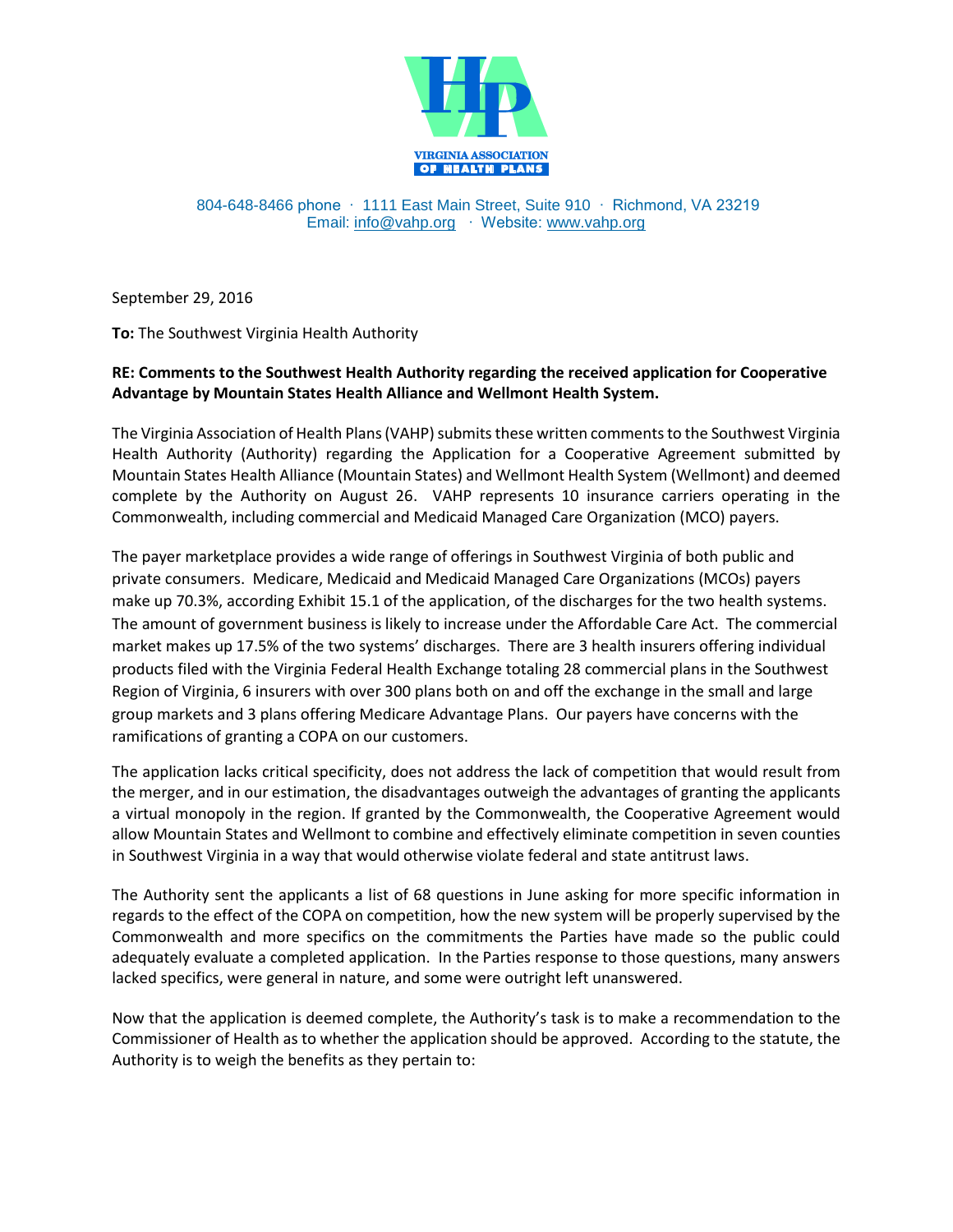- *a. Enhancement of the quality of hospital and hospital-related care, including mental health services and treatment of substance abuse, provided to citizens served by the Authority, resulting in improved patient satisfaction;*
- *b. Enhancement of population health status consistent with the regional health goals established by the Authority;*
- *c. Preservation of hospital facilities in geographical proximity to the communities traditionally served by those facilities to ensure access to care;*
- *d. Gains in the cost-efficiency of services provided by the hospitals involved;*
- *e. Improvements in the utilization of hospital resources and equipment;*
- *f. Avoidance of duplication of hospital resources;*
- *g. Participation in the state Medicaid program; and*
- *h. Total cost of care. <sup>1</sup>*

 $\overline{a}$ 

The purported benefits that the Parties claim are exceedingly vague and unsubstantiated. For some, the goal the Parties have set themselves is no greater than what they are already achieving now, without a merger. For example, the new system's commitment to continued access to health care includes a commitment to retain all hospitals currently in operation for a five-year period. This commitment does not speak to what will happen to these facilities after the five-year period, nor does it speak to recently closed hospital locations such as the facility in Lee County. The Authority requested more specific information in their supplemental questions numbers 3 and 6 on the commitment to maintain Virginia hospital facilities. The Parties responded by restating the commitment already included in the application maintaining it was impossible to give information outside of the five-year timeframe and made no commitments to other hospital facilities other than those currently in operation.

There are additional holes in the application as to how the new system will be evaluated for its performance if they are granted a Cooperative Agreement. For example, the Parties are committing to report performance on a variety of quality, access and service metrics. The Authority specifically asked the Parties what metrics they were committing to report beyond those that they already report.<sup>2</sup> The Parties' response continues to be vague and appears to not commit to report any additional metrics. The only commitment they make that goes beyond their current reporting is a pledge to participate in the Commonwealth's effort to create a common system performance scorecard. Improving quality and access is a crucial claimed benefit of the Cooperative Agreement and should be addressed with specificity by the Parties. It is difficult to weigh the added value and benefit without the specifics on how the new scoring will work.

<sup>&</sup>lt;sup>1</sup> Virginia Acts of Assembly CHAP0741. 2015 General Assembly Session. [http://lis.virginia.gov/cgi](http://lis.virginia.gov/cgi-bin/legp604.exe?151+ful+CHAP0741)[bin/legp604.exe?151+ful+CHAP0741.](http://lis.virginia.gov/cgi-bin/legp604.exe?151+ful+CHAP0741)

<sup>2</sup> *See* Southwest Health Authority Supplemental Questions Submitted May 27, 2016 at Question 20c ("SWHA Supplemental Questions").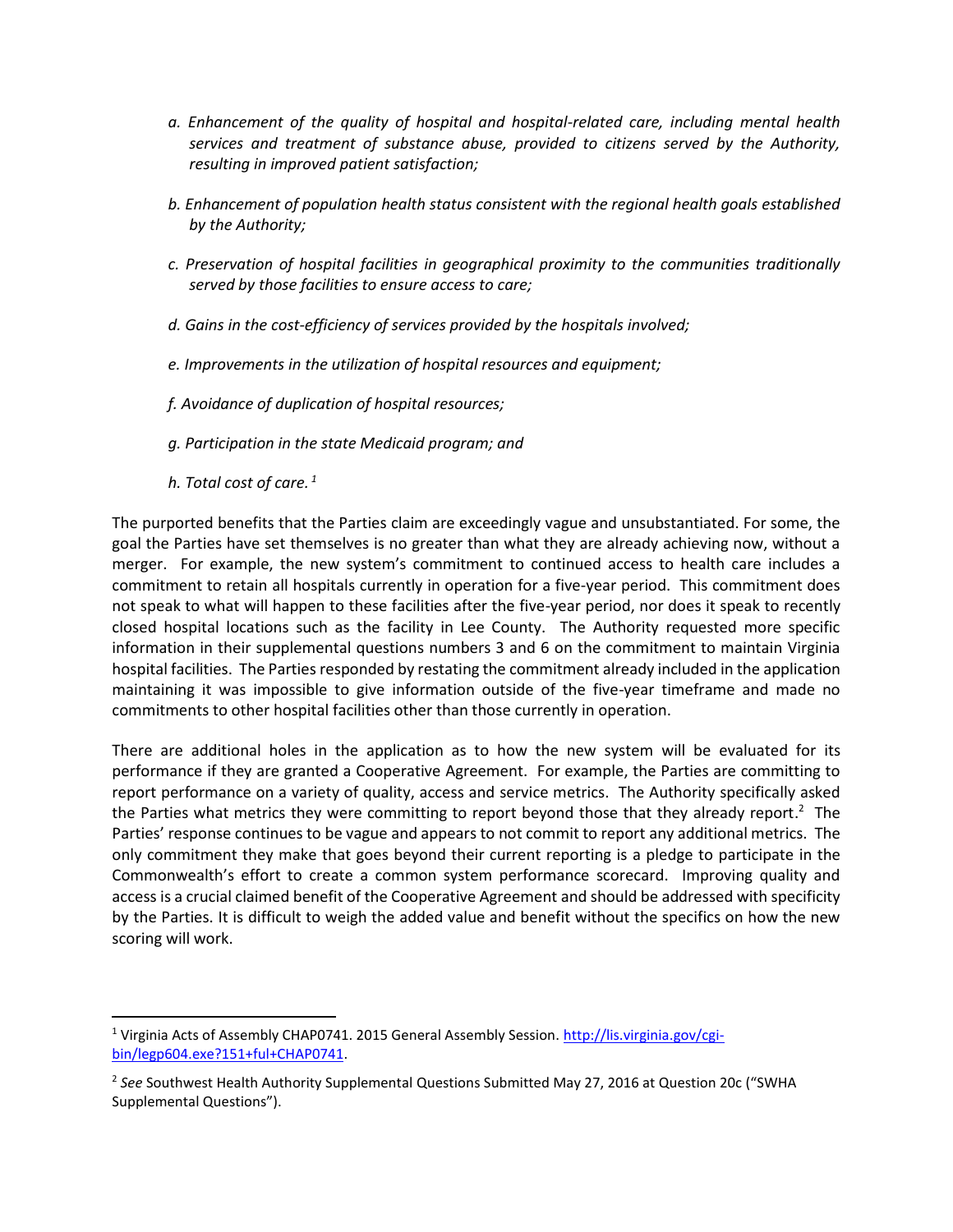The Authority attempted to garner more specific information regarding the Parties new scoring system for efficiencies in Supplemental Request 5, asking for more detail on the proposed Alignment Policy and Scoring System. In their response, the Parties simply repeated information already provided in their Application; they did not provide any additional detail.

As stated in our comments to the Authority on August 26, not only have the Parties failed to fully explain how their proposed scoring system will work, but the system they have proposed is an inadequate way of protecting consumers. Their system would allow them to pick and choose which commitments they will actually meet. Moreover, the Parties propose weighting each commitment category equally. This does not account for the vast differences in the impact on patients and the community from non-compliance with various commitments. For example, the commitment to maintain three full-service tertiary hospitals does not have the same importance to patients and the community as the commitment to combine the "best of both organizations' career development programs" –- yet both carry equal weight under the proposed scoring system. Indeed, Mountain States and Wellmont could choose not to comply with a single commitment in two crucial categories, "Commitment to Improve Community Health" and "Expanding Access and Choice," and yet still receive a "passing" score. If the Parties are proposing a scoring system that they intend the Commonwealth to use to actively supervise the merger, it should be required to submit detailed information about how it will work.

The regulatory framework is not in place in the application to actively supervise the Parties if the merger is granted. In Supplemental Question 56, the Authority astutely noted that the Parties were only committing to "report" on a number of metrics rather than committing to outcomes, and that merely reporting was not enough for the state to exercise active supervision. As a result, the Authority asked the Parties to explain how the Commonwealth should respond if the "reporting" is insufficient. The Parties have provided no such response -- instead stating that "reporting obligations of the New Health System and the Department of Health's oversight of these commitments will be agreed upon by the Commonwealth and the Parties *prospectively* in sufficient detail."<sup>3</sup> Any supervision by the Commonwealth would be correcting problems that have already occurred, not preventing problems from arising. This makes active supervision almost impossible for the Commonwealth with the only real solution toward holding the Parties accountable is activating the plan for separation.

As the Authority's advisors noted, the Parties suggest that supervision and oversight by the Commonwealth will greatly minimize the impact of reduced competition. They do not, however, explain fully how the oversight should work or describe the elaborate resources that will be necessary to actively supervise the Cooperative Agreement.

Active supervision of a health system pursuant to a Cooperative Agreement requires extensive time and resources. The Commonwealth should have a system developed to actively supervise the New System. It is impossible to know the potential benefit of a properly regulated entity – or the potential harm that could ensue from a lack of proper oversight – without knowing the regulatory framework the Commonwealth intends to impose to assess whether the new entity will comply with their commitments. This lack of detail makes the application inadequate for weighing the benefit of the proposed commitments in gains in improvements in the utilization of hospital resources, avoidance of duplication of resources, and enhancements to access and quality of care.

 $\overline{\phantom{a}}$ 

<sup>3</sup> Supplemental Response at 60.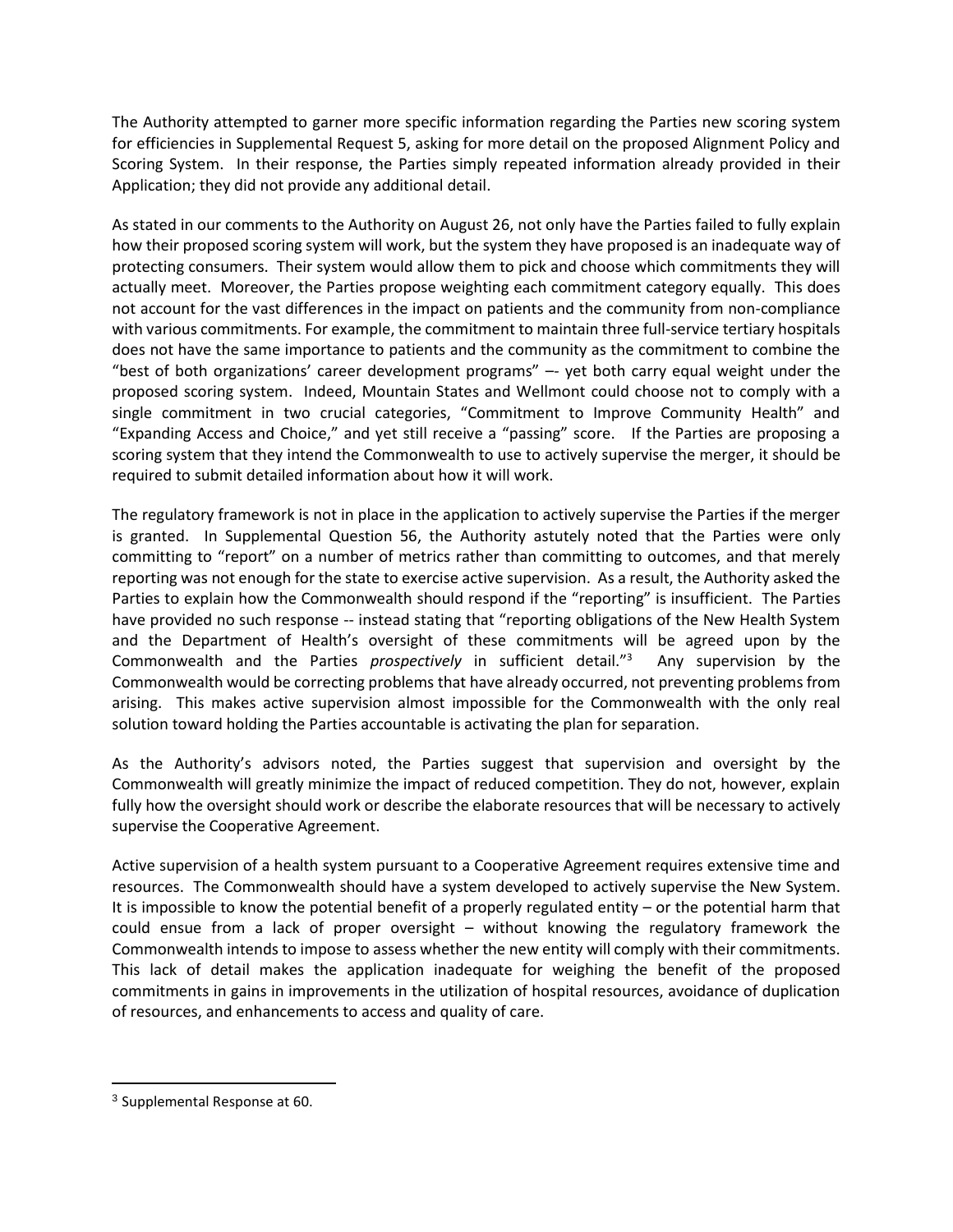The Parties claim one of the most significant benefits of the merger is to generate savings through consolidation of duplicate support services as well as duplicate patient services, particularly in areas with lower demand. The Parties fail to provide any specifics on which services or programs will be reduced, claiming that: (1) the antitrust laws prohibit them from discussing the information to formulate such detailed plans; and (2) the Parties expect the Commonwealth will contribute to this determination.<sup>4</sup>

The Parties should provide more detail on this benefit. It is the Parties' burden to prove to the Commonwealth why the proposed benefits outweigh the potential disadvantages. It is not up to the Commonwealth to determine what the efficiencies and benefits are. While there can be antitrust concerns if competitors share certain sensitive information that could affect their *current* conduct, such concerns do not preclude the parties from describing their *future* plans if a Cooperative Agreement is granted. And to the extent that the Parties need to share sensitive information to develop such plans, there are ways this can be done consistent with the antitrust laws through the use of third-party intermediaries.

Even more concerning than the lack of specificity in the benefits is the negative effects the lack of competition in the region that will result from the Parties being granted a COPA. The consolidation will likely drive up prices and result in less choices for the region's consumers.

The Authority is to weigh the disadvantages of the lack of competition using the following factors:

- *a. The extent of any likely adverse impact of the proposed cooperative agreement on the ability of health maintenance organizations, preferred provider organizations, managed health care organizations, or other health care payors to negotiate reasonable payment and service arrangements with hospitals, physicians, allied health care professionals, or other health care providers;*
- *b. The extent of any reduction in competition among physicians, allied health professionals, other health care providers, or other persons furnishing goods or services to, or in competition with, hospitals that is likely to result directly or indirectly from the proposed cooperative agreement;*
- *c. The extent of any likely adverse impact on patients in the quality, availability, and price of health care services; and*
- *d. The availability of arrangements that are less restrictive to competition and achieve the same benefits or a more favorable balance of benefits over disadvantages attributable to any reduction in competition likely to result from the proposed cooperative agreement.<sup>5</sup>*

In their application and the response to the Authority's questions, the Parties fail to explain what disadvantages will occur due to lack of competition as a result of the Agreement. The Parties significantly understate the competitive risks from the combination, stating that they did not foresee *any* adverse impacts on population health, quality, access, availability or cost of health care to patients and payers as a result of the Cooperative Agreement."<sup>6</sup> This claim completely ignores the reality of the proposed

 $\overline{a}$ 

<sup>4</sup> Supplemental Response at 58.

<sup>5</sup> Virginia Acts of Assembly CHAP0741. 2015 General Assembly Session. [http://lis.virginia.gov/cgi](http://lis.virginia.gov/cgi-bin/legp604.exe?151+ful+CHAP0741)[bin/legp604.exe?151+ful+CHAP0741.](http://lis.virginia.gov/cgi-bin/legp604.exe?151+ful+CHAP0741)

 $6$  Mountain States and Wellmont's Application for a Cooperative Agreement at 7 (emphasis added).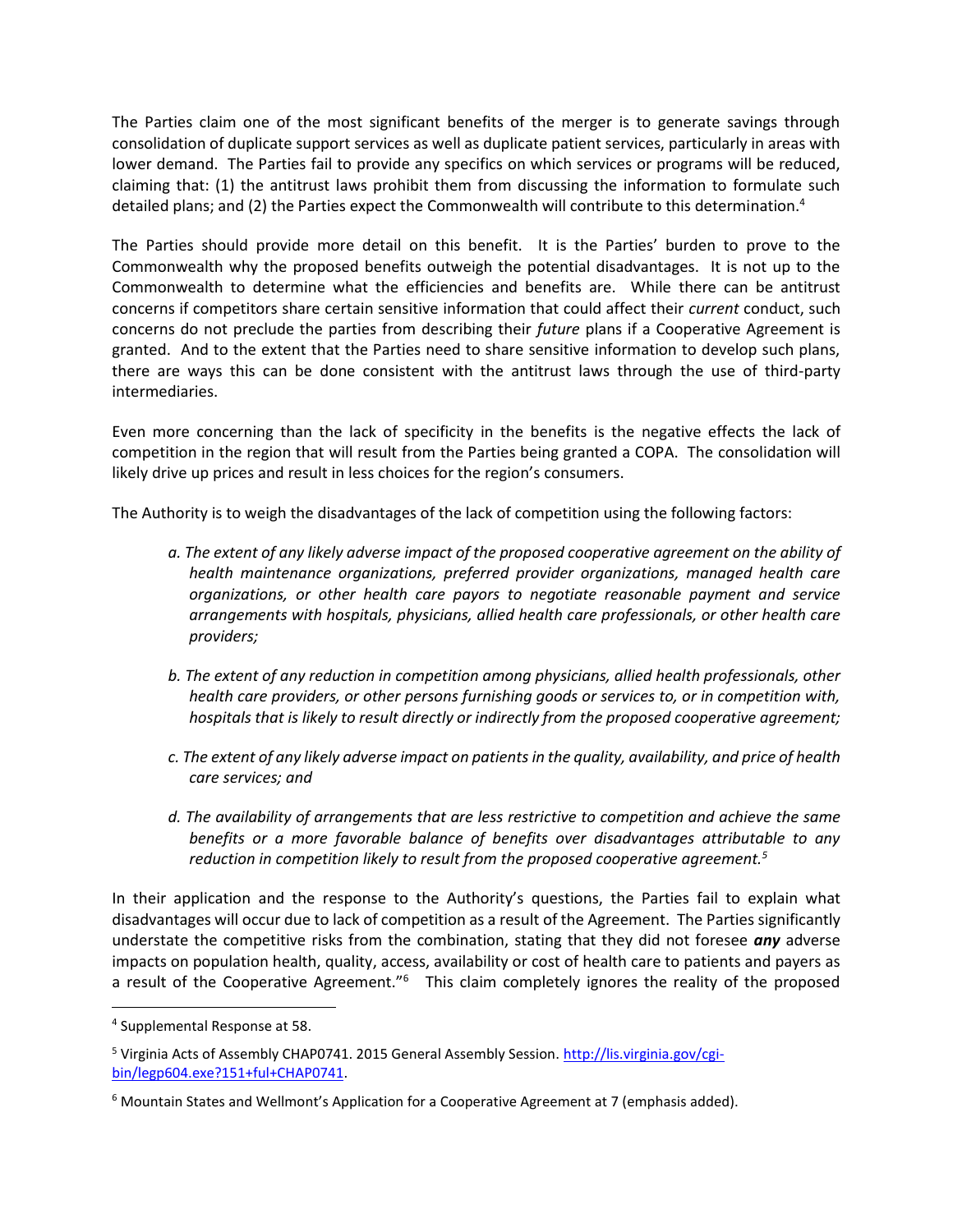merger. An analysis performed recently by Competition Economics LLC found that the merger is "anticompetitive" across the board.<sup>7</sup>

The Parties are the only inpatient hospital service providers in seven counties in southwest Virginia. The Authority asked the Parties to explain why their market share analysis included two counties closer to other metropolitan areas in Virginia and Tennessee—Roanoke and Knoxville. Upon revising their market share calculations in response to this question, the Parties' combined market share is higher than 90% in most cases.<sup>8</sup> Under any standard such shares are extremely high and will result in very likely anticompetitive harm.

During the August 26 Authority meeting, the Parties used the number of independent outpatient physicians in the region as proof that competition will continue. However, there is an ongoing trend in the industry for outpatient providers to contract with a hospital system. A recent study by Avalere Health and Physicians Advocacy Institute shows that the number of medical practices under hospital ownership has jumped by 86% nationally in the last three years. 31,000 physician practices have been acquired over that time period by a hospital system. It is rational to expect that the pressure of a granted Cooperative Advantage would lead many outpatient facilities to contract with the new hospital system, exacerbating this trend. If this provider consolidation continues in Southwest Virginia, the new hospital entity will employ a vast majority of both the inpatient and outpatient providers and have an unprecedented control of the market in the region.<sup>9</sup>

This lack of competition will likely lead to higher prices across the board for both commercial and Medicaid business. A joint study published in December of 2015 shows that hospital costs for the privately insured are 15.3% higher in regions with a hospital monopoly over those with four or more providers.<sup>10</sup> Another leading study published in the Journal of the American Medical Association, shows that the resulting higher prices associated with these mergers often do not translate to more access to care or better quality care for patients.<sup>11</sup> These type of price increases are dangerous to the overall health of patients in Southwest Virginia, and could negatively impact access as well as quality of care. However, the commercial market will not be the only market affected.

VAHP is very concerned with the effect the lack of competition will have on Medicaid MCOs. There are currently five Medicaid MCOs participating in Southwest Virginia representing the Commonwealth's Medicaid Managed Care Program. All five contract with both health systems. The cooperative agreement application makes a commitment to not be an exclusive provider to only one Medicaid MCO

 $\overline{a}$ 

<sup>&</sup>lt;sup>7</sup> "An Economic Analysis of the Proposed Merger Between Wellmont Health System and Mountain States Health Alliance". Doane, Michael and Luke Froeb, Competition Economics LLC. January 2015.

<sup>8</sup> Mountain States Health Alliance and Wellmont Health System Response to May 27, 2016 Southwest Health Authority Question, at 7 ("Supplemental Response").

<sup>&</sup>lt;sup>9</sup> "Physician Practice Acquisition Study", Avalere Health and Physician Advocacy Institute. September 2016. http://www.physiciansadvocacyinstitute.org/Portals/0/PAI-Physician-Employment-Study.pdf

<sup>&</sup>lt;sup>10</sup> "The Price Ain's Right? Hospital Prices and Health Spending on the Privately Insured", Cooper, Zach Ph.d (Yale University), Stuart Craig (University of Pennsylvania), Martin Graynor, Ph.d (Carnegie Mellon University), John Van Reenen, Ph.d (London School of Economics). December 2015.

<sup>&</sup>lt;sup>11</sup> "The Potential Hazards of Hospital Consolidation". Xu, Tim, Albert Wu, and Martin Makery. Journal of American Medical Association. October 6, 2015.